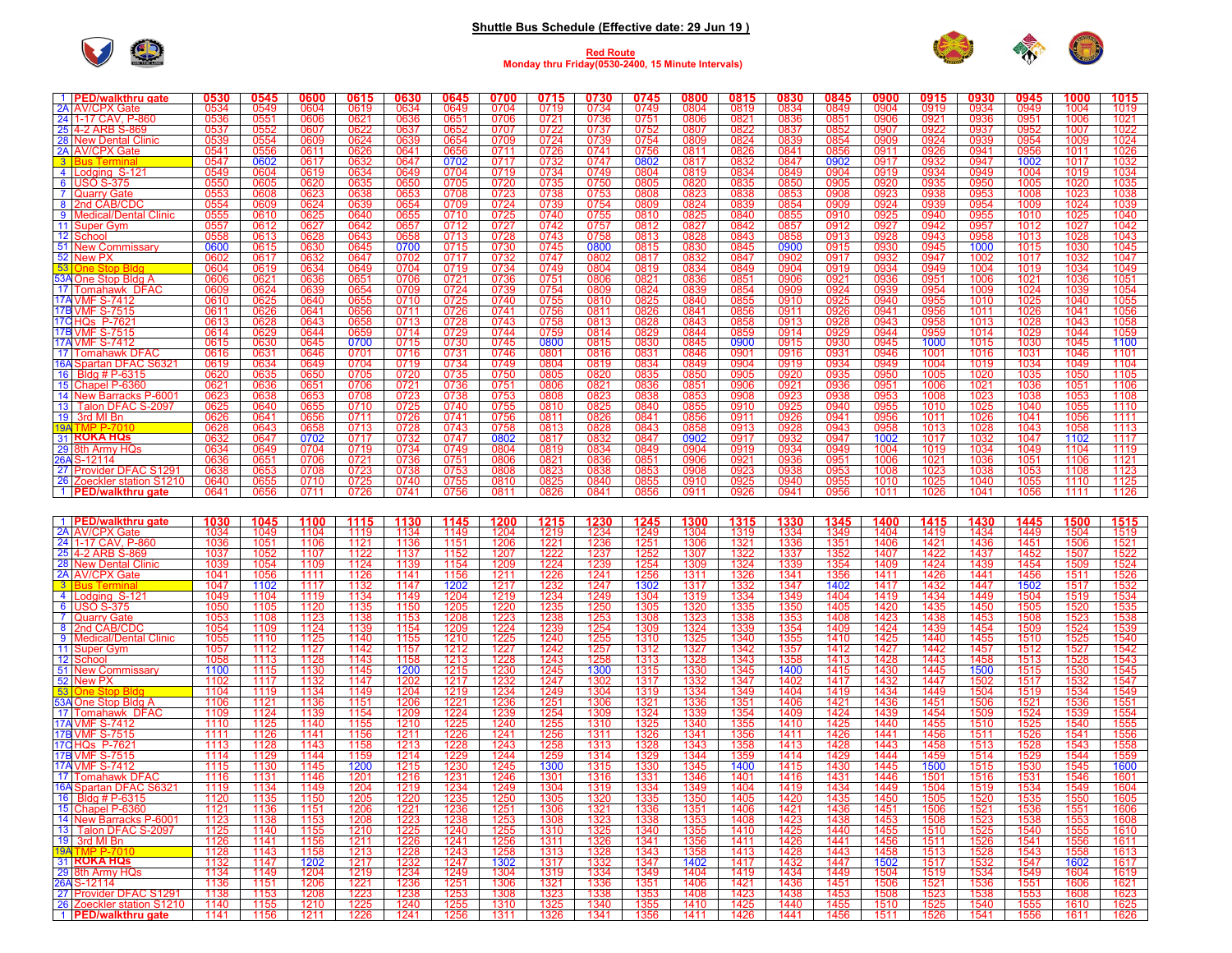| 1 PED/walkthru gate<br>2A AV/CPX Gate               | <u>1530</u><br>1534 | 1545<br>1549 | <u> 1600</u><br>1604 | 1615<br>1619         | <u>1630</u><br>1634  | 1645<br>1649        | 1700<br>1704 | 1715<br>1719                                                              | 1730<br>1734         | 1745<br>1749 | 1800<br>1804 | 1815<br>1819 | 1830<br>1834 | <u>1845</u><br>1849 | 1900<br>1904 | 1915<br>1919 | 1930<br>1934 | <u> 1945</u><br>1949 | 2000<br>2004         | 2015<br>2019         |
|-----------------------------------------------------|---------------------|--------------|----------------------|----------------------|----------------------|---------------------|--------------|---------------------------------------------------------------------------|----------------------|--------------|--------------|--------------|--------------|---------------------|--------------|--------------|--------------|----------------------|----------------------|----------------------|
| 24 1-17 CAV, P-860                                  | 1536                | 1551         | 1606                 | 1621                 | 1636                 | 1651                | 1706         | 1721                                                                      | 1736                 | 1751         | 1806         | 1821         | 1836         | 1851                | 1906         | 1921         | 1936         | 1951                 | 2006                 | 2021                 |
| 25 4-2 ARB S-869                                    | 1537                | 1552         | 1607                 | 1622                 | 1637                 | 1652                | 1707         | 1722                                                                      | 1737                 | 1752         | 1807         | 1822         | 1837         | 1852                | 1907         | 1922         | 1937         | 1952                 | 2007                 | 2022                 |
| 28 New Dental Clinic<br>2A AV/CPX Gate              | 1539<br>1541        | 1554<br>1556 | 1609<br>1611         | 1624<br>1626         | 1639<br>1641         | 1654<br>1656        | 1709<br>1711 | 1724<br>1726                                                              | 1739<br>1741         | 1754<br>1756 | 1809<br>1811 | 1824<br>1826 | 1839<br>1841 | 1854<br>1856        | 1909<br>1911 | 1924<br>1926 | 1939<br>1941 | 1954<br>1956         | 2009<br>2011         | 2024<br>2026         |
| $3$   <br>3us Termina                               | 1547                | 1602         | 1617                 | 1632                 | 1647                 | 1702                | 1717         | 1732                                                                      | 1747                 | 1802         | 1817         | 1832         | 1847         | 1902                | 1917         | 1932         | 1947         | 2002                 | 2017                 | 2032                 |
| 4 Lodging S-121<br>6 USO S-375                      | 1549<br>1550        | 1604<br>1605 | 1619<br>1620         | 1634<br>1635         | 1649<br>1650         | 1704<br>1705        | 1719<br>1720 | 1734<br>1735                                                              | 1749<br>1750         | 1804<br>1805 | 1819<br>1820 | 1834<br>1835 | 1849<br>1850 | 1904<br>1905        | 1919<br>1920 | 1934<br>1935 | 1949<br>1950 | 2004<br>2005         | 2019<br>2020         | 2034<br>2035         |
| 7 Quarry Gate                                       | 1553                | 1608         | 1623                 | 1638                 | 1653                 | 1708                | 1723         | 1738                                                                      | 1753                 | 1808         | 1823         | 1838         | 1853         | 1908                | 1923         | 1938         | 1953         | 2008                 | 2023                 | 2038                 |
| 8 2nd CAB/CDC                                       | 1554                | 1609         | 1624                 | 1639                 | 1654                 | 1709                | 1724         | 1739                                                                      | 1754                 | 1809         | 1824         | 1839         | 1854         | 1909                | 1924         | 1939         | 1954         | 2009                 | 2024                 | 2039                 |
| 9 Medical/Dental Clinic<br>11 Super Gym             | 1555<br>1557        | 1610<br>1612 | 1625<br>1627         | 1640<br>1642         | 1655<br>1657         | 1710<br>1712        | 1725<br>1727 | 1740<br>1742                                                              | 1755<br>1757         | 1810<br>1812 | 1825<br>1827 | 1840<br>1842 | 1855<br>1857 | 1910<br>1912        | 1925<br>1927 | 1940<br>1942 | 1955<br>1957 | 2010<br>2012         | 2025<br>2027         | 2040<br>2042         |
| 12 School                                           | 1558                | 1613         | 1628                 | 1643                 | 1658                 | 1713                | 1728         | 1743                                                                      | 1758                 | 1813         | 1828         | 1843         | 1858         | 1913                | 1928         | 1943         | 1958         | 2013                 | 2028                 | 2043                 |
| 51 New Commissary<br>52 New PX                      | 1600                | 1615         | 1630                 | 1645                 | 1700                 | 1715                | 1730         | 1745                                                                      | 1800                 | 1815         | 1830         | 1845         | 1900         | 1915                | 1930         | 1945         | 2000         | 2015                 | 2030                 | 2045                 |
| 53<br>One Stop Bldc                                 | 1602<br>1604        | 1617<br>1619 | 1632<br>1634         | 1647<br>1649         | 1702<br>1704         | 1717<br>1719        | 1732<br>1734 | 1747<br>1749                                                              | 1802<br>1804         | 1817<br>1819 | 1832<br>1834 | 1847<br>1849 | 1902<br>1904 | 1917<br>1919        | 1932<br>1934 | 1947<br>1949 | 2002<br>2004 | 2017<br>2019         | 2032<br>2034         | 2047<br>2049         |
| 53A One Stop Bldg A                                 | 1606                | 1621         | 1636                 | 1651                 | 1706                 | 1721                | 1736         | 1751                                                                      | 1806                 | 1821         | 1836         | 1851         | 1906         | 1921                | 1936<br>1939 | 1951         | 2006         | 2021                 | 2036                 | <u> 2051</u>         |
| 17 Tomahawk DFAC<br>17A VMF S-7412                  | 1609<br>1610        | 1624<br>1625 | 1639<br>1640         | 1654<br>1655         | 1709<br>1710         | 1724<br>1725        | 1739<br>1740 | 1754<br>1755                                                              | 1809<br>1810         | 1824<br>1825 | 1839<br>1840 | 1854<br>1855 | 1909<br>1910 | 1924<br>1925        | 1940         | 1954<br>1955 | 2009<br>2010 | 2024<br>2025         | <u> 2039</u><br>2040 | <u> 2054</u><br>2055 |
| 17B VMF S-7515                                      | 1611                | 1626         | 1641                 | 1656                 | 1711                 | 1726                | 1741         | 1756                                                                      | 1811                 | 1826         | 1841         | 1856         | 1911         | 1926                | 1941         | 1956         | 2011         | 2026                 | 2041                 | 2056                 |
| 17C HQs P-7621                                      | 1613                | 1628         | 1643                 | 1658                 | 1713                 | 1728                | 1743         | 1758                                                                      | 1813                 | 1828         | 1843         | 1858         | 1913         | 1928                | 1943         | 1958         | 2013         | 2028                 | 2043                 | 2058                 |
| 17B VMF S-7515<br>17A VMF S-7412                    | 1614<br>1615        | 1629<br>1630 | 1644<br>1645         | 1659<br>1700         | 1714<br>1715         | 1729<br>1730        | 1744<br>1745 | 1759<br>1800                                                              | 1814<br>1815         | 1829<br>1830 | 1844<br>1845 | 1859<br>1900 | 1914<br>1915 | 1929<br>1930        | 1944<br>1945 | 1959<br>2000 | 2014<br>2015 | 2029<br>2030         | 2044<br>2045         | 2059<br>2100         |
| 17 Tomahawk DFAC                                    | 1616                | 1631         | 1646                 | 1701                 | 1716                 | 1731                | 1746         | 1801                                                                      | 1816                 | 1831         | 1846         | 1901         | 1916         | 1931                | 1946         | 2001         | 2016         | 2031                 | 2046                 | 2101                 |
| 16A Spartan DFAC S6321<br>16 Bldg # P-6315          | 1619<br>1620        | 1634<br>1635 | 1649<br>1650         | 1704<br>1705         | 1719<br>1720         | 1734<br>1735        | 1749<br>1750 | 1804<br>1805                                                              | 1819<br>1820         | 1834<br>1835 | 1849<br>1850 | 1904<br>1905 | 1919<br>1920 | 1934<br>1935        | 1949<br>1950 | 2004<br>2005 | 2019<br>2020 | 2034<br>2035         | 2049<br>2050         | 2104<br>2105         |
| 15 Chapel P-6360                                    | 1621                | 1636         | 1651                 | 1706                 | 1721                 | 1736                | 1751         | 1806                                                                      | 1821                 | 1836         | 1851         | 1906         | 1921         | 1936                | 1951         | 2006         | 2021         | 2036                 | 2051                 | 2106                 |
| 14 New Barracks P-6001                              | 1623                | 1638         | 1653                 | 1708                 | 1723                 | 1738                | 1753         | 1808                                                                      | 1823                 | 1838         | 1853         | 1908         | 1923         | 1938                | 1953         | 2008         | 2023         | 2038                 | 2053                 | 2108                 |
| 13 Talon DFAC S-2097<br>19 3rd MI Bn                | 1625<br>1626        | 1640<br>1641 | 1655<br>1656         | 1710<br>1711         | 1725<br>1726         | 1740<br>1741        | 1755<br>1756 | 1810<br>1811                                                              | 1825<br>1826         | 1840<br>1841 | 1855<br>1856 | 1910<br>1911 | 1925<br>1926 | 1940<br>1941        | 1955<br>1956 | 2010<br>2011 | 2025<br>2026 | 2040<br>2041         | 2055<br>2056         | 2110<br>2111         |
| 19A TMP P-7010                                      | 1628                | 1643         | 1658                 | 1713                 | 1728                 | 1743                | 1758         | 1813                                                                      | 1828                 | 1843         | 1858         | 1913         | 1928         | 1943                | 1958         | 2013         | 2028         | 2043                 | 2058                 | 2113                 |
| <b>31 ROKA HQs</b><br>29 8th Army HQs               | 1632<br>1634        | 1647<br>1649 | 1702<br>1704         | 1717<br>1719         | 1732<br>1734         | 1747<br>1749        | 1802<br>1804 | 1817<br>1819                                                              | 1832<br>1834         | 1847<br>1849 | 1902<br>1904 | 1917<br>1919 | 1932<br>1934 | 1947<br>1949        | 2002<br>2004 | 2017<br>2019 | 2032<br>2034 | 2047<br>2049         | 2102<br>2104         | 2117<br>2119         |
| <b>26A</b><br>S-12114                               | 1636                | 1651         | 1706                 | 1721                 | 1736                 | 1751                | 1806         | 1821                                                                      | 1836                 | 1851         | 1906         | 1921         | 1936         | 1951                | 2006         | 2021         | 2036         | 2051                 | 2106                 | 2121                 |
| 27 Provider DFAC S1291                              | 1638                | 1653         | 1708                 | 1723                 | 1738                 | 1753                | 1808         | 1823                                                                      | 1838                 | 1853         | 1908<br>1910 | 1923         | 1938         | 1953                | 2008<br>2010 | 2023         | 2038<br>2040 | 2053                 | 2108                 | 2123                 |
| 26 Zoeckler station S1210<br>1   PED/walkthru gate  | 1640<br>1641        | 1655<br>1656 | 1710<br>1711         | 1725<br>1726         | 1740<br>1741         | 1755<br>1756        | 1810<br>1811 | 1825<br>1826                                                              | 1840<br>1841         | 1855<br>1856 | 1911         | 1925<br>1926 | 1940<br>1941 | 1955<br>1956        | 2011         | 2025<br>2026 | 2041         | 2055<br>2056         | 2110<br>2111         | 2125<br>2126         |
|                                                     |                     |              |                      |                      |                      |                     |              |                                                                           |                      |              |              |              |              |                     |              |              |              |                      |                      |                      |
| 1 <b>PED/walkthru gate</b><br>2A AV/CPX Gate        | 2030                | 2045         | 2100                 | 2115                 | 2130                 | 2145                | 2200         | 2215                                                                      | <u> 2230</u>         | 2245         | 2300         | 2315         | 2330         | 2345                | 2400         | 0015<br>0019 | 0030<br>0034 | 0045<br>0049         | 0100                 |                      |
| 24 1-17 CAV, P-860                                  | 2034<br>2036        | 2049<br>2051 | 2104<br>2106         | 2119<br>2121         | 2134<br>2136         | 2149<br>2151        | 2204<br>2206 | 2219<br>2221                                                              | 2234<br>2236         | 2249<br>2251 | 2304<br>2306 | 2319<br>2321 | 2334<br>2336 | 2349<br>2351        | 0004<br>0006 | 0021         | 0036         | 0051                 | 0104<br>0106         |                      |
| 25 4-2 ARB S-869                                    | 2037                | 2052         | 2107                 | 2122                 | 2137                 | 2152                | 2207         | 2222                                                                      | 2237                 | 2252         | 2307         | 2322         | 2337         | 2352                | 0007         | 0022         | 0037         | 0052                 | 0107                 |                      |
| 28 New Dental Clinic<br>2A AV/CPX Gate              | 2039<br>2041        | 2054<br>2056 | 2109<br>2111         | 2124<br>2126         | 2139<br>2141         | 2154<br>2156        | 2209<br>2211 | 2224<br>2226                                                              | 2239<br>2241         | 2254<br>2256 | 2309<br>2311 | 2324<br>2326 | 2339<br>2341 | 2354<br>2356        | 0009<br>0011 | 0024<br>0026 | 0039<br>0041 | 0054<br>0056         | 0109<br>0111         |                      |
| $3$ II<br>3us Termi                                 | 2047                | 2102         | 2117                 | 2132                 | 2147                 | 2202                | 2217         | 2232                                                                      | 2247                 | 2302         | 2317         | 2332         | 2347         | 0002                | 0017         | 0032         | 0047         | 0102                 | 0117                 |                      |
| 4 Lodging S-121                                     | 2049                | 2104         | 2119                 | 2134                 | 2149                 | 2204                | 2219         | 2234                                                                      | 2249                 | 2304         | 2319         | 2334         | 2349         | 0004                | 0019         | 0034         | 0049         | 0104                 | 0119                 |                      |
| 6 USO S-375<br>7 Quarry Gate                        | 2050<br>2053        | 2105<br>2108 | 2120<br>2123         | 2135<br>2138         | 2150<br>2153         | 2205<br>2208        | 2220<br>2223 | 2235<br>2238                                                              | 2250<br>2253         | 2305<br>2308 | 2320<br>2323 | 2335<br>2338 | 2350<br>2353 | 0005<br>0008        | 0020<br>0023 | 0035<br>0038 | 0050<br>0053 | 0105<br>0108         | 0120<br>0123         |                      |
| 8 2nd CAB/CDC                                       | 2054                | 2109         | 2124                 | 2139                 | 2154                 | 2209                | 2224         | 2239                                                                      | 2254                 | 2309         | 2324         | 2339         | 2354         | 0009                | 0024         | 0039         | 0054         | 0109                 | 0124                 |                      |
| 9   Medical/Dental Clinic<br>11 Super Gym           | 2055<br>2057        | 2110<br>2112 | 2125<br>2127         | 2140<br>2142         | 2155<br>2157         | 2210<br>2212        | 2225<br>2227 | 2240<br>2242                                                              | 2255<br>2257         | 2310<br>2312 | 2325<br>2327 | 2340<br>2342 | 2355<br>2357 | 0010<br>0012        | 0025<br>0027 | 0040<br>0042 | 0055<br>0057 | 0110<br>0112         | 0125<br>0127         |                      |
| 12 School                                           | 2058                | 2113         | 2128                 | 2143                 | 2158                 | $\frac{2215}{2215}$ | 2228<br>2230 | 2243<br>2245                                                              | 2258<br>2300         | 2313         | 2328         | 2343<br>2345 | 2358         | 0013                | 0028         | 0043         | 0058         | 0113                 | 0128                 |                      |
| 51 New Commissary<br>52 New PX                      | 2100                | 2115<br>2117 | 2130                 | 2145<br>2147         | 2200                 |                     |              | 2247                                                                      | 2302                 | 2315         | 2330         | 2347         | 2400         | 0015<br>0017        | 0030<br>0032 | 0045<br>0047 | 0100<br>0102 | 0115<br>0117         | 0130<br>0132         |                      |
| 53<br>∩ne Stor                                      | 2102<br>2104        | 2119         | 2132<br>2134         | 2149                 | 2202<br>2204         | 2217<br>2219        | 2232<br>2234 | 2249                                                                      | 2304                 | 2317<br>2319 | 2332<br>2334 | 2349         | 0002<br>0004 | 0019                | 0034         | 0049         | 0104         | 0119                 | 0134                 |                      |
| 53A One Stop Bldg A                                 | 2106                | 2121         | 2136                 | 2151                 | 2206                 | $\frac{2221}{2224}$ | 2236         | 2251                                                                      | 2306                 | 2321         | 2336<br>2339 | 2351         | 0006         | 0021                | 0036         | 0051         | 0106         | 0121                 | 0136                 |                      |
| 17 Tomahawk DFAC<br>17A VMF S-7412                  | 2109<br>2110        | 2124<br>2125 | 2139<br>2140         | 2154<br>2155         | 2209<br>2210         | 2225                | 2239<br>2240 | 2254<br>2255                                                              | 2309<br>2310         | 2324<br>2325 | 2340         | 2354<br>2355 | 0009<br>0010 | 0024<br>0025        | 0039<br>0040 | 0054<br>0055 | 0109<br>0110 | 0124<br>0125         | 0139<br>0140         |                      |
| 17B VMF S-7515                                      | 2111                | 2126         | 2141                 | 2156                 | 2211                 | 2226                | 2241         | 2256<br>2258                                                              | 2311<br>2313         | 2326         | 2341<br>2343 | 2356         | 0011         | 0026                | 0041         | 0056         | 0111         | 0126                 | 0141                 |                      |
| 17C HQs P-7621<br>17B VMF S-7515                    | 2113<br>2114        | 2128         | 2143<br>2144         | 2158                 | <u> 2213</u>         | 2228<br>2229        | 2243<br>2244 | 2259                                                                      |                      | 2328         | 2344         | 2358<br>2359 | 0013         | 0028                | 0043<br>0044 | 0058<br>0059 | 0113<br>0114 | 0128<br>0129         | 0143<br>0144         |                      |
| 17A VMF S-7412                                      | 2115                | 2129<br>2130 | 2145                 | 2159<br>2200         | 2214<br>2215         | 2230                | 2245         | 2300                                                                      | 2314<br>2315         | 2329<br>2330 | 2345         | 2400         | 0014<br>0015 | 0029<br>0030        | 0045         | 0100         | 0115         | 0130                 | 0145                 |                      |
| 17 Tomahawk DFAC                                    | 2116                | 2131         | 2146                 | 2201                 | 2216                 | 2231                | 2246         | 2301                                                                      | 2316                 | 2331         | 2346         | 0001         | 0016         | 0031                | 0046         | 0101         | 0116         | 0131                 | 0146                 |                      |
| 16A Spartan DFAC S6321<br>16 Bldg # P-6315          | 2119<br>2120        | 2134<br>2135 | 2149<br>2150         | 2204<br>2205         | 2219<br>2220         | 2234<br>2235        | 2249<br>2250 | 2304<br>2305                                                              | 2319<br>2320         | 2334<br>2335 | 2349<br>2350 | 0004<br>0005 | 0019<br>0020 | 0034<br>0035        | 0049<br>0050 | 0104<br>0105 | 0119<br>0120 | 0134<br>0135         | 0149<br>0150         |                      |
| 15 Chapel P-6360                                    | 2121                | 2136         | 2151                 | 2206                 | 2221                 | 2236                | 2251         | 2306                                                                      | 2321                 | 2336         | 2351         | 0006         | 0021         | 0036                | 0051         | 0106         | 0121         | 0136                 | 0151                 |                      |
| 14 New Barracks P-6001<br>13 Talon DFAC S-2097      | 2123                | 2138         | 2153                 | 2208                 | 2223                 | 2238<br>2240        | 2253         | 2308                                                                      | 2323                 | 2338<br>2340 | 2353         | 0008         | 0023         | 0038                | 0053         | 0108<br>0110 | 0123<br>0125 | 0138<br>0140         | 0153<br>0155         |                      |
| 19 3rd MI Bn                                        | 2125<br>2126        | 2140<br>2141 | 2155<br>2156         | 2210<br>2211         | 2225<br>2226         | 2241                | 2255<br>2256 | 2310<br>2311                                                              | 2325<br>2326         | 2341         | 2355<br>2356 | 0010<br>0011 | 0025<br>0026 | 0040<br>0041        | 0055<br>0056 | 0111         | 0126         | 0141                 | 0156                 |                      |
| 19A TMP P-7010                                      | 2128                | 2143         | 2158                 | 2213                 | 2228                 | 2243                | 2258         | 2313                                                                      | 2328                 | 2343         | 2358         | 0013         | 0028         | 0043                | 0058         | 0113         | 0128         | 0143                 | 0158                 |                      |
| 31 ROKA HQS<br>29 8th Army HQs                      | 2132<br>2134        | 2147<br>2149 | 2202<br>2204         | 2217<br>2219         | 2232<br>2234         | 2247<br>2249        | 2302<br>2304 | 2317<br>2319                                                              | <u> 2332</u><br>2334 | 2347<br>2349 | 0002<br>0004 | 0017<br>0019 | 0032<br>0034 | 0047<br>0049        | 0102<br>0104 | 0117<br>0119 | 0132<br>0134 | 0147<br>0149         | 0202<br>0204         |                      |
| 26A S-12114                                         | 2136                | 2151         | 2206                 | 2221                 |                      | $\frac{2251}{2253}$ | 2306         |                                                                           | 2336<br>2338         | 2351         | 0006         | 0021         | 0036         | 0051                | 0106         | 0121         | 0136         | 0151                 | 0206                 |                      |
| 27 Provider DFAC S1291<br>26 Zoeckler station S1210 | 2138<br>2140        | 2153<br>2155 | 2208<br>2210         | $\frac{2223}{22225}$ | 2236<br>2238<br>2240 | 2255                | 2308<br>2310 | $\begin{array}{r}\n 2321 \\ \hline\n 2323 \\ \hline\n 2325\n \end{array}$ | 2340                 | 2353<br>2355 | 0008<br>0010 | 0023<br>0025 | 0038<br>0040 | 0053<br>0055        | 0108<br>0110 | 0123<br>0125 | 0138<br>0140 | 0153<br>0155         | 0208<br>0210         |                      |
| 1 PED/walkthru gate                                 | 2141                | 2156         | 2211                 | 2226                 | 2241                 | 2256                | 2311         | 2326                                                                      | 2341                 | 2356         | 0011         | 0026         | 0041         | 0056                | 0111         | 0126         | 0141         | 0156                 | 0211                 |                      |

Friday and Thursday nights ( if Friday is a Training Holiday)